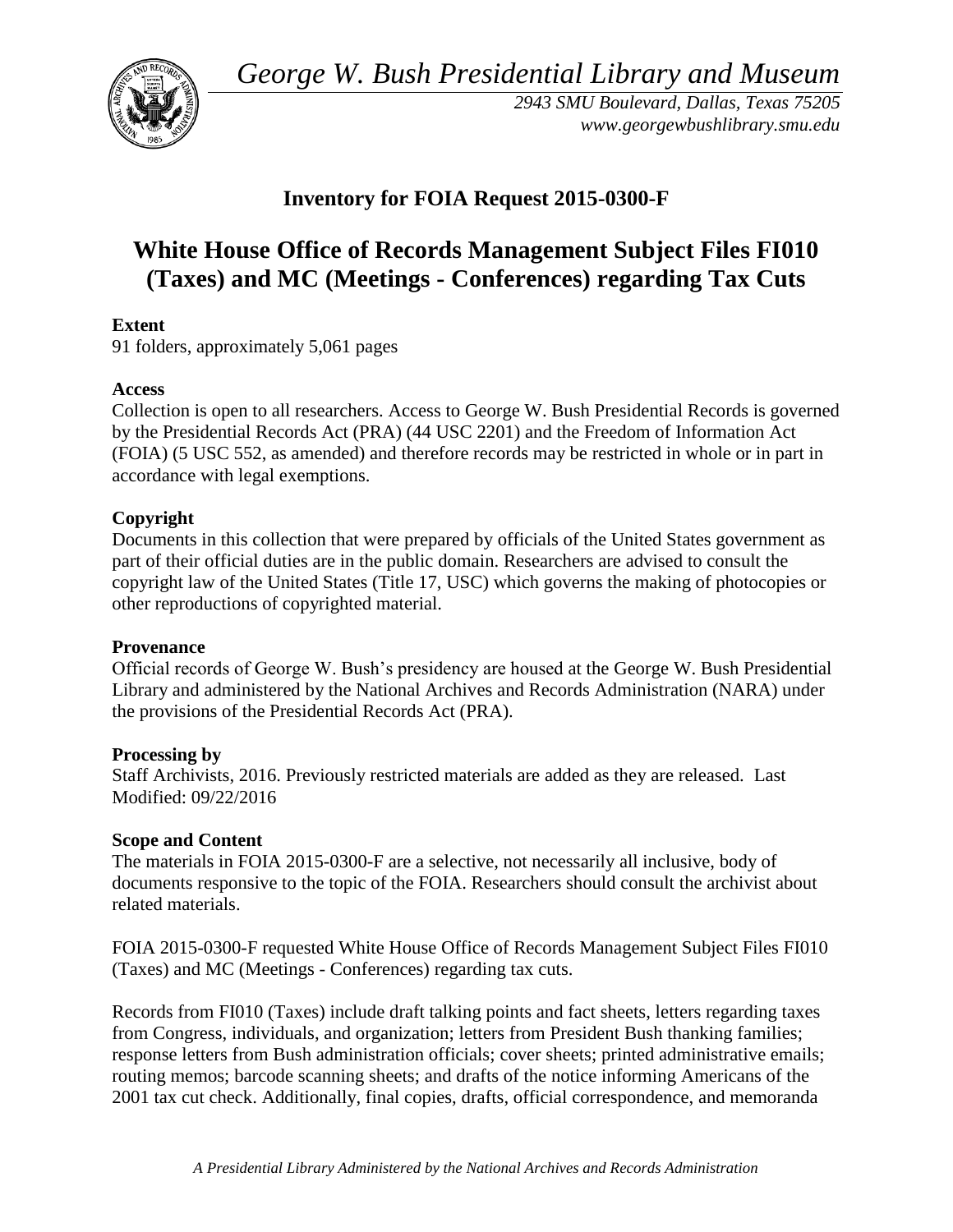transmitting and recommending the approval of conventions between the United States and various countries for the Avoidance of Double Taxation and the Prevention of Fiscal Evasion with Respect to Taxes on Income are also represented. All remaining unprocessed case files assigned this code were processed for this request.

 participation in various economic events with President Bush; background information on event points and fact sheets; barcode scanning sheets; routine printed emails regarding letter drafting Records from MC (Meetings – Conferences) include final and draft letters to individuals after participants such as internet printouts, resumes, and biographic blurbs; draft and final talking and the roles of event participants; briefing papers; and contact information lists.

#### **System of Arrangement**

The materials in FOIA 2015-0300-F are a systematic body of documents responsive to the topic of the FOIA. Researchers should consult an archivist about related materials.

Documents responsive to this FOIA were found in these collection areas – White House Office of Records Management (WHORM) Subject Files.

WHORM Subject Files are processed at the document level.

The WHORM Subject File compiled by the White House Office of Records Management is comprised of a series of documents assigned a letter/number combination and filed in a subject category. A complete listing of the subject categories including a detailed description of each category is available in our research room and on our website at <www.georgewbushlibrary.smu.edu>

# **Related Collections and FOIA Requests** -

#### **Box 9**

# **Records Management, White House Office of**

Subject Files - FI010 (Taxes)

- 1 680480
- 2 681708
- 3 682732
- 4 686199
- 5 686591 687232
- 6 695540
- 7 696235 [1]
- 8 696235 [2]
- 9 696235 [3]
- 10 709311 711226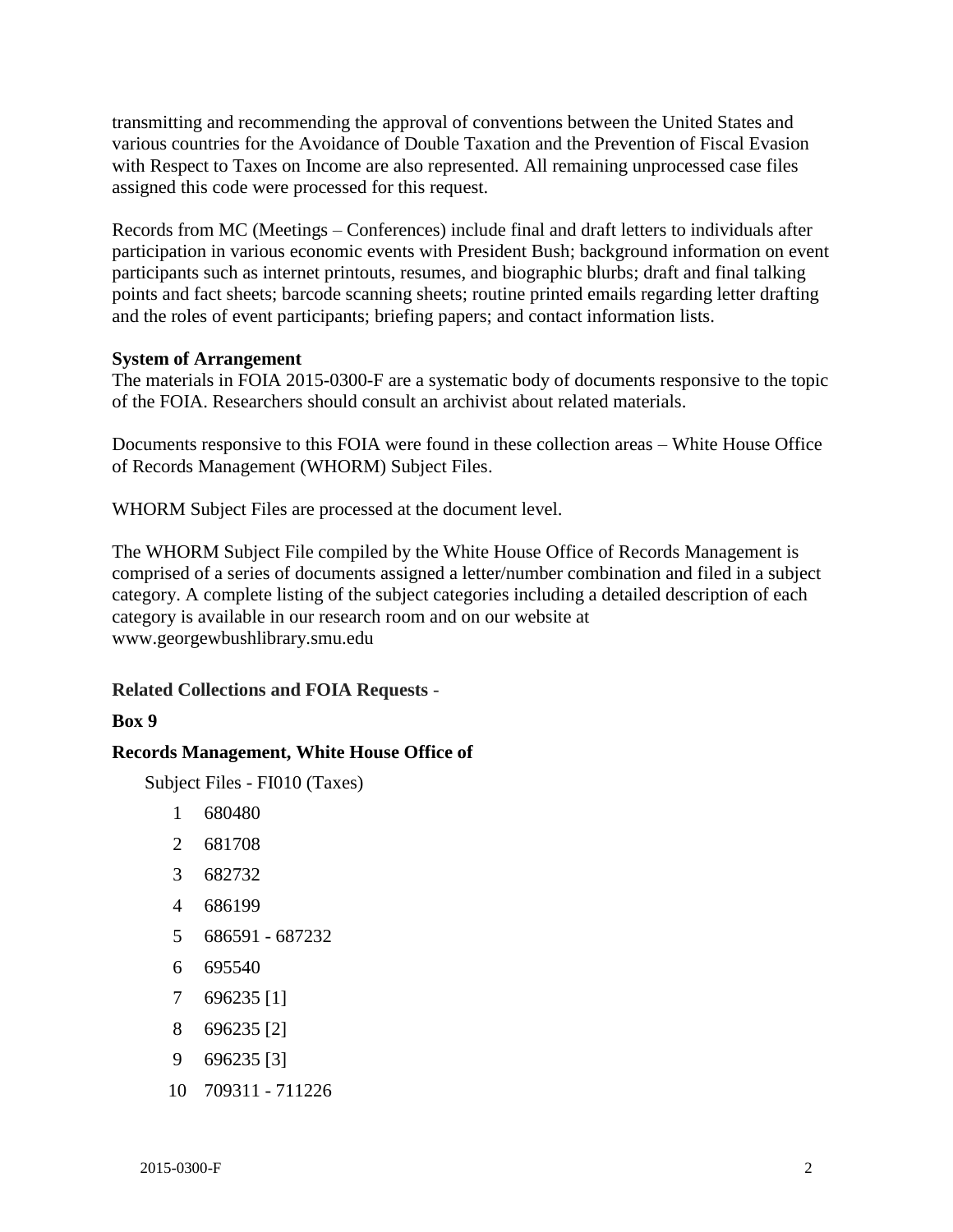- 11 714324 723518
- 12 723580 [1]

#### **Box 10**

Subject Files - FI010 (Taxes)

- 1 723580 [2]
- 2 733574 [1]
- 3 733574 [2]
- 4 749033
- 5 752870 [1]
- 6 752870 [2]
- 7 753438 755226
- 8 764123
- 9 765161
- 10 777214

Subject Files - FI010-01 (Taxes)

- 11 447473 481642
- 12 481996 484891
- 13 485189 549581

#### **Box 11**

Subject Files - FI010-01 (Taxes)

- 1 551197 567887
- 2 574057
- 3 577364
- 4 617823 629953
- 5 631852
- 6 632141 670323
- 7 695225

Subject Files - FI010-02 (Taxes)

- 8 446011 450431
- 9 448432 450888
- 10 453896
- 11 453918 457631
- 12 480141 480329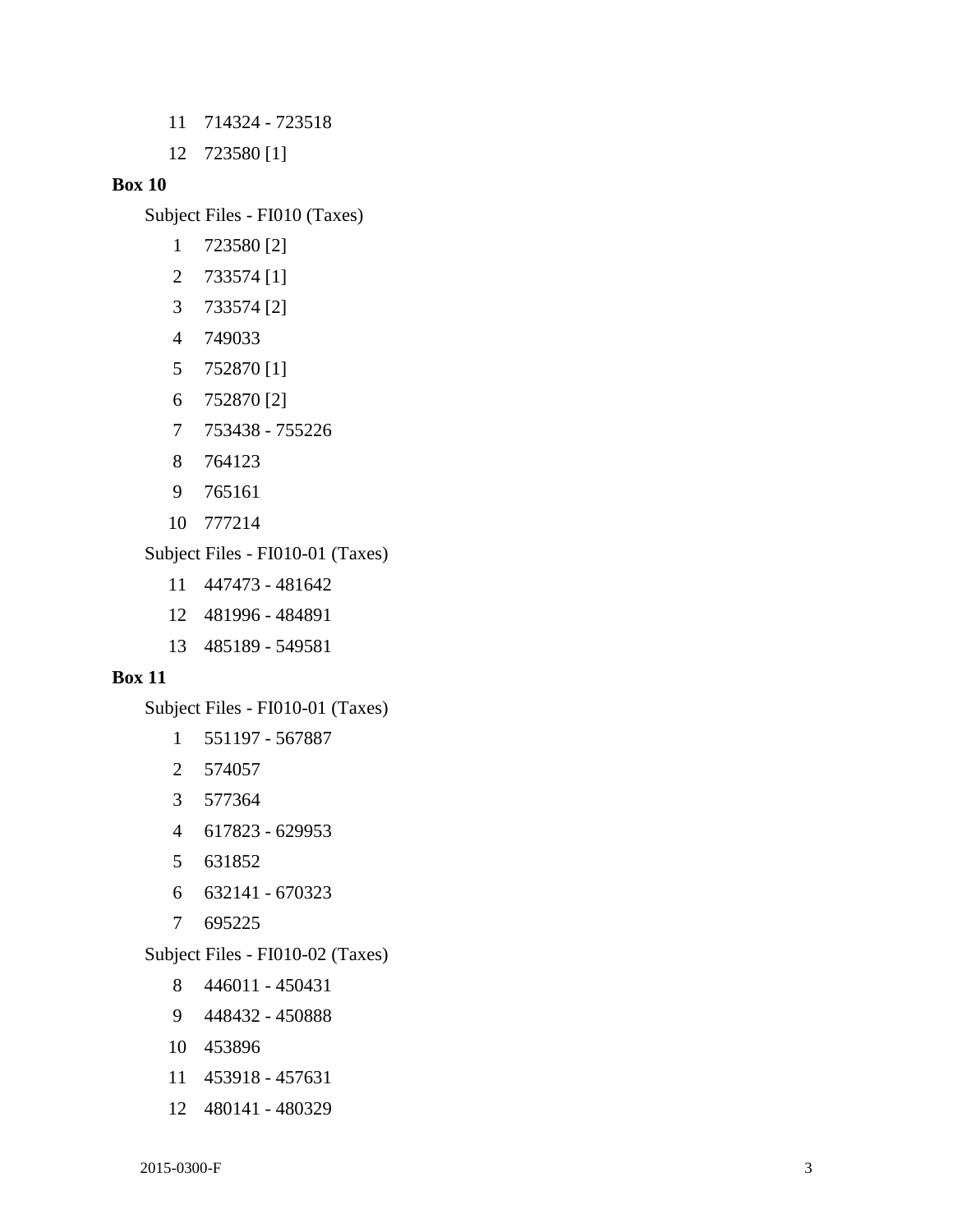- 13 480331 480379
- 14 480392
- 15 480394 480396

#### **Box 12**

Subject Files - FI010-02 (Taxes)

- 1 480436 480556
- 2 480569 480681
- 3 481327 481771
- 4 481785
- 5 481814 482067
- 6 482808 483227
- 7 483324 483447
- 8 483506
- 9 483742
- 10 484842 485528
- 11 487456
- 12 488019 490968
- 13 493154 516266
- 14 516448
- 15 542949 555977
- 16 556053 562444
- 17 562555 564878
- 18 564930

#### **Box 13**

Subject Files - FI010-02 (Taxes)

- 1 565387
- 2 568008 568046
- 3 568437 570323
- 4 570328
- 5 570353 610815
- 6 618282
- 7 623665 649164
- 8 651472 693344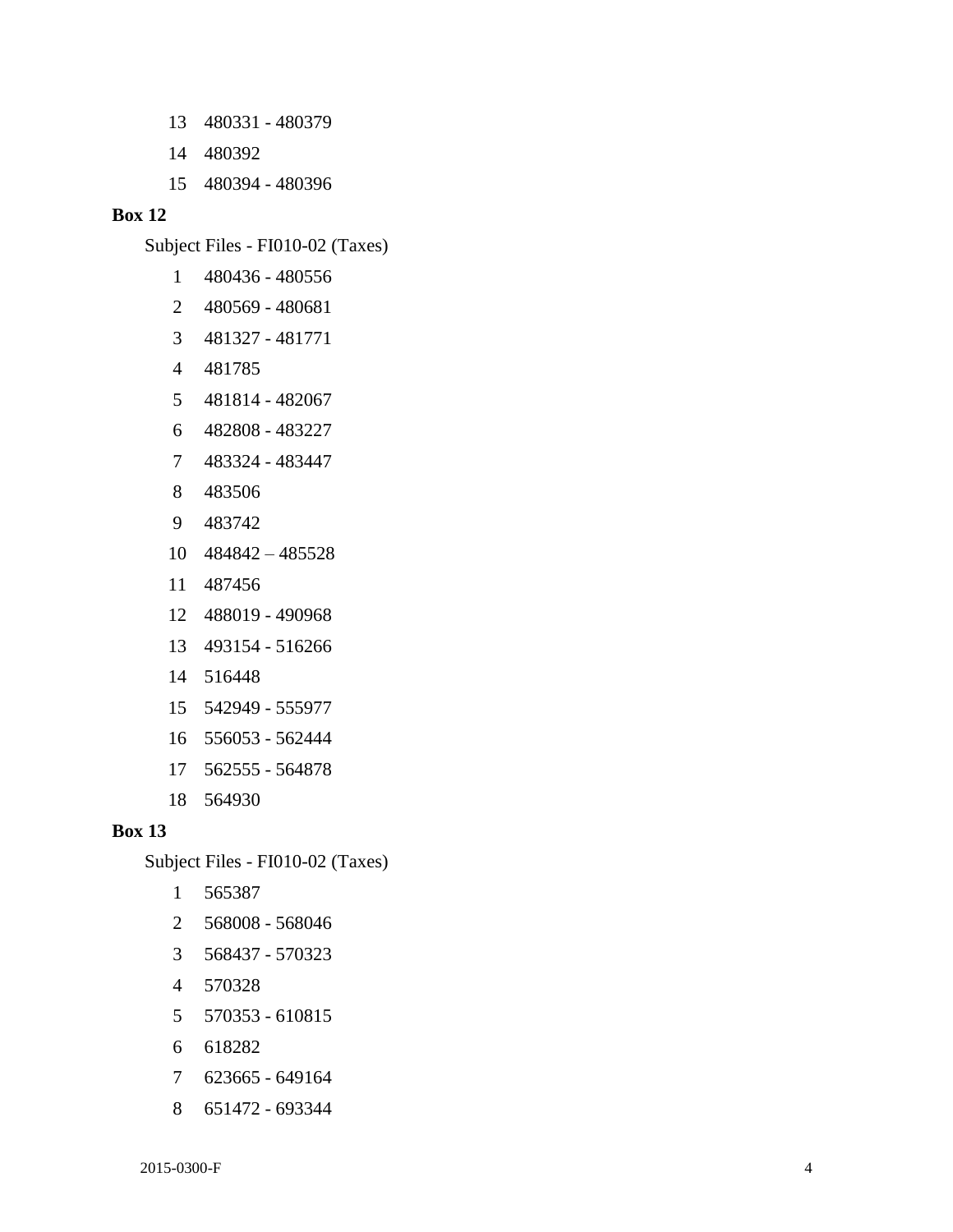9 701121 - 769539 Subject Files - FI010-03 (Taxes) 10 449626 - 484969 Subject Files - FI010-04 (Taxes) 11 456512 - 702729

Subject Files - MC (Meetings - Conferences) 660755 - 660894 669955 - 672120 684013 - 685343 693738 - 693840 695199 - 695215 718040 [1] 718040 [2] 718040 [3] 734569 736328 [1] 736328 [2] 751162 [1] 751162 [2] 751162 [3] 751162 [4] 751162 [5] 751273 [1] 751273 [2] Subject Files - MC001 (Governors' Conferences) 453617

The following is a list of documents and folders processed in response to FOIA 2015-0300-F:

# **Box 1**

#### **Records Management, White House Office of**